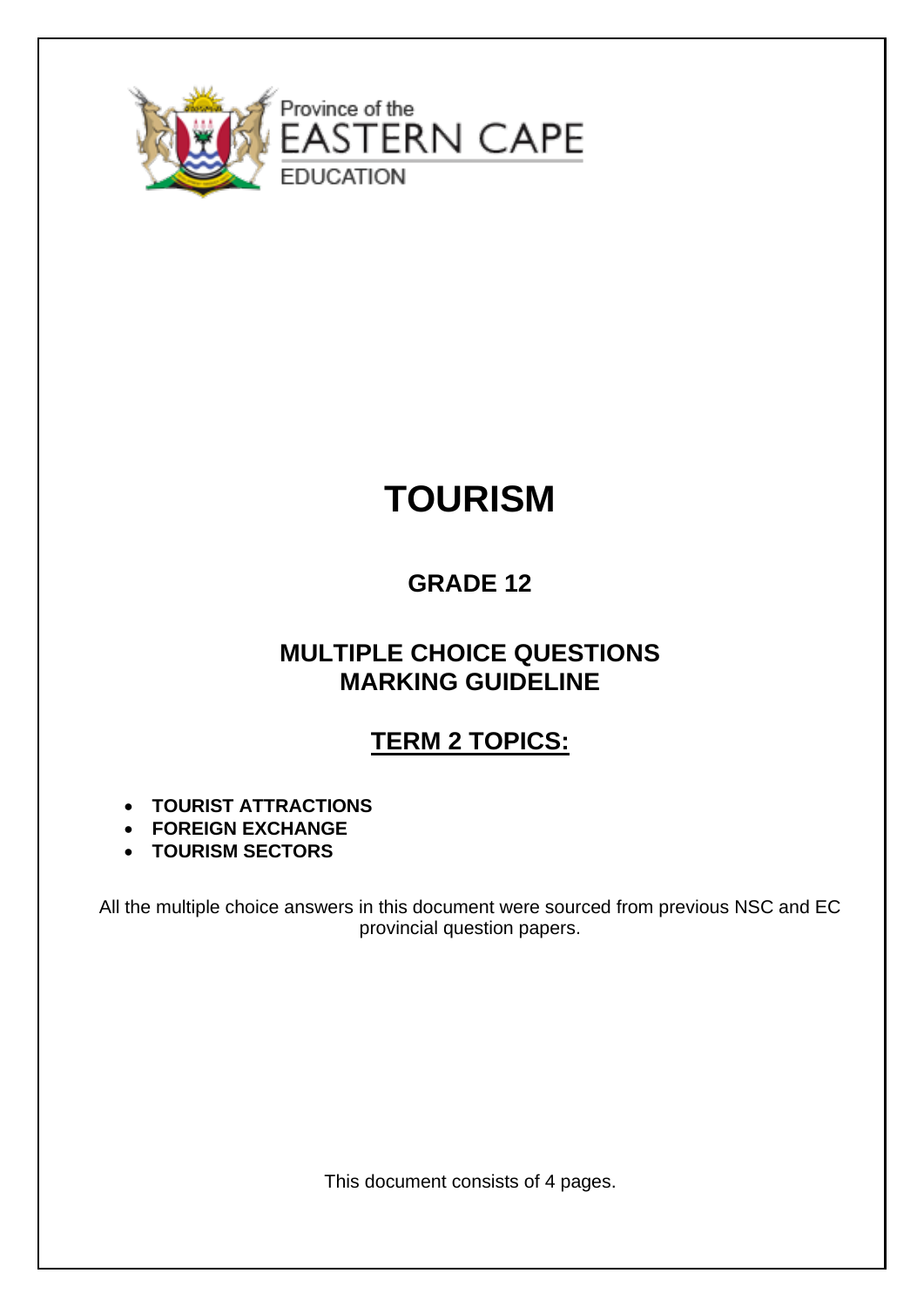**2 GRADE 12 TOURISM: MULTIPLE CHOICE – TERM 2 (EC 2020)**

# **TOPIC: TOURIST ATTRACTIONS**

| 1.1.1  | B✓               | USA.                                                                      |  |
|--------|------------------|---------------------------------------------------------------------------|--|
| 1.1.2  | $C\checkmark$    | <b>Big Ben</b>                                                            |  |
| 1.1.3  | B√               | The Wailing Wall                                                          |  |
| 1.1.4  | B√               | along the Mediterranean Sea.                                              |  |
| 1.1.5  | D√               | It is an ancient city carved out of rock cliffs.                          |  |
| 1.1.6  | A✓               | Everest                                                                   |  |
| 1.1.7  | $C\checkmark$    | <b>Berlin Wall</b>                                                        |  |
| 1.1.8  | D√               | Venice                                                                    |  |
| 1.1.9  | D√               | <b>British</b>                                                            |  |
| 1.1.10 | B√               | Petra                                                                     |  |
| 1.1.11 | $A\checkmark$    | An attraction is a feature tourists want to experience while an icon is a |  |
|        |                  | symbol representing a destination.                                        |  |
| 1.1.12 | D√               | Switzerland                                                               |  |
| 1.1.13 | A✓               | Icon A and icon B                                                         |  |
| 1.1.14 | B√               | Algarve                                                                   |  |
| 1.1.15 | D√               | Spain.                                                                    |  |
| 1.1.16 | $C\checkmark$    | The Swiss Alps                                                            |  |
| 1.1.17 | $A\checkmark$    | tombs.                                                                    |  |
| 1.1.18 | $C\checkmark$    | linked to very important historical events in Russia.                     |  |
| 1.1.19 | A✓               | Jungfrau-Aletsch                                                          |  |
| 1.1.20 | D√               | <b>Israel</b>                                                             |  |
| 1.1.21 | $C\checkmark$    | Grand Canyon.                                                             |  |
| 1.1.22 | $A\checkmark$    | roof structure.                                                           |  |
| 1.1.23 | B√               | South America and North America                                           |  |
| 1.1.24 | $C\checkmark$    |                                                                           |  |
|        |                  |                                                                           |  |
|        |                  | 酒                                                                         |  |
| 1.1.25 | $C\checkmark$    | <b>Mount Everest</b>                                                      |  |
| 1.1.26 | D√               | Mexico                                                                    |  |
| 1.1.27 | $C\checkmark$    | Auschwitz                                                                 |  |
| 1.1.28 | B√               | <b>North America</b>                                                      |  |
| 1.1.29 | $C\checkmark$    |                                                                           |  |
| 1.1.30 | D✓               | <b>Floating markets</b><br>Auschwitz                                      |  |
| 1.1.31 | D✓               | Venice                                                                    |  |
| 1.1.32 | B√               | Saudi Arabia.                                                             |  |
| 1.1.33 | A✓               | Venice                                                                    |  |
| 1.1.34 | B√               |                                                                           |  |
|        |                  | Germany.<br>Machu Picchu                                                  |  |
| 1.1.35 | A✓<br>D√         | Chichen Itza                                                              |  |
| 1.1.36 | $C\checkmark$    |                                                                           |  |
| 1.1.37 | B✓               | The Blue Mosque<br>windmills.                                             |  |
| 1.1.38 |                  |                                                                           |  |
| 1.1.39 | $C^{\checkmark}$ | is symbolic of the division between democracy and communism               |  |
|        |                  | during the Cold War.                                                      |  |
|        |                  |                                                                           |  |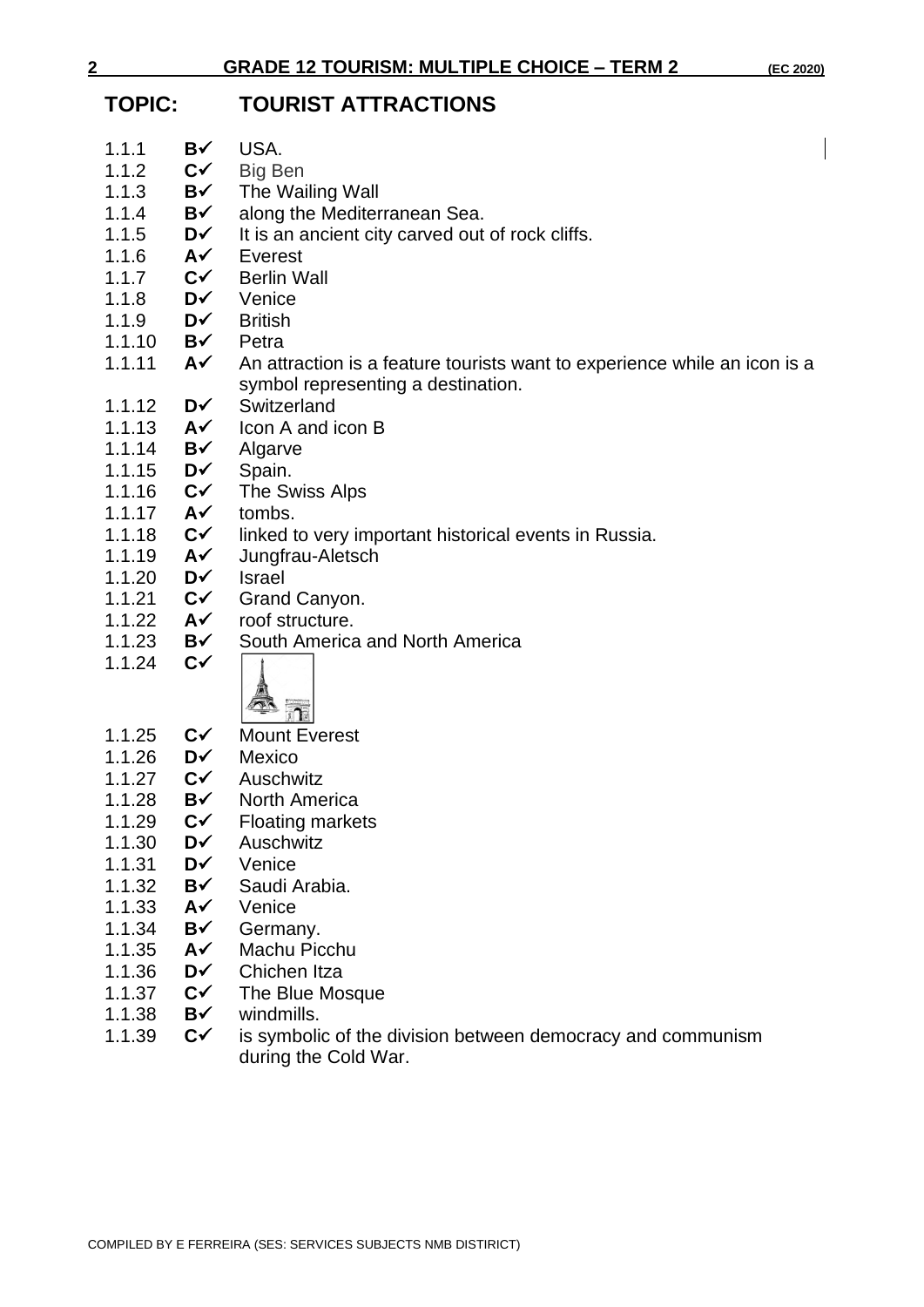#### **(EC 2020) GRADE 12 TOURISM: MULTIPLE CHOICE – TERM 2 3**

- 1.1.40 **B✓** Thailand.<br>1.1.41 **C✓** The Algar
- 1.1.41 **C**✓ The Algarve
- 1.1.42 **A**✓ The Grand Canyon
- 1.1.43 **A**✓ improving the ethical behaviour of its staff members.
- 1.1.44 **A**✓ of people with special needs to access tourist attractions.<br>1.1.45 **A**✓
- 1.1.45 **A**✓



- 1.1.46 **A**✓ Introducing interactive smartphone activities
- 1.1.47 **A**<del>✓</del> good management practices.
- 1.1.48 **D**✓ universal access.
- 1.1.49 **A**✓ Machu Picchu limits the number of tourists visiting the attraction.
- 1.1.50 **C**✓ It has a positive impact on the local community and the environment.<br>1.1.51 **B**✓ Availability of lockers
- 1.1.51 **B**✓ Availability of lockers
- 1.1.52 **D**✓ All of the above
- 1.1.53 **A**✓ Receives more visitors than their targeted number of visitors
- 1.1.54 **B**✓ The introduction of Braille signage

#### **TOPIC: FOREIGN EXCHANGE**

- 1.1.55 **B**✓ Italy, Germany and the Netherlands
- 1.1.56 **C**✓ €1 to R8,77
- 1.1.57 **A**✓ 1 British pound = ZAR21,50
- 1.1.58 **A**✓ Japan
- 1.1.59 **D**✓ bank selling rate
- 1.1.60 **B**✓ bank selling
- 1.1.61 **A**✓ Daily
- 1.1.62 **B**✓ a positive impact on the buying power of inbound international tourists.
- 1.1.63 **A**✓ £3 039,51
- 1.1.64 **B**✓ \$1 848,42
- 1.1.65 **C**✓ GDP.
- 1.1.66 **D**✓ bank buying rate.
- 1.1.67 **B**✓ BSR.
- 1.1.68 **B**✓ London.
- 1.1.70 **C**✓ GDP.